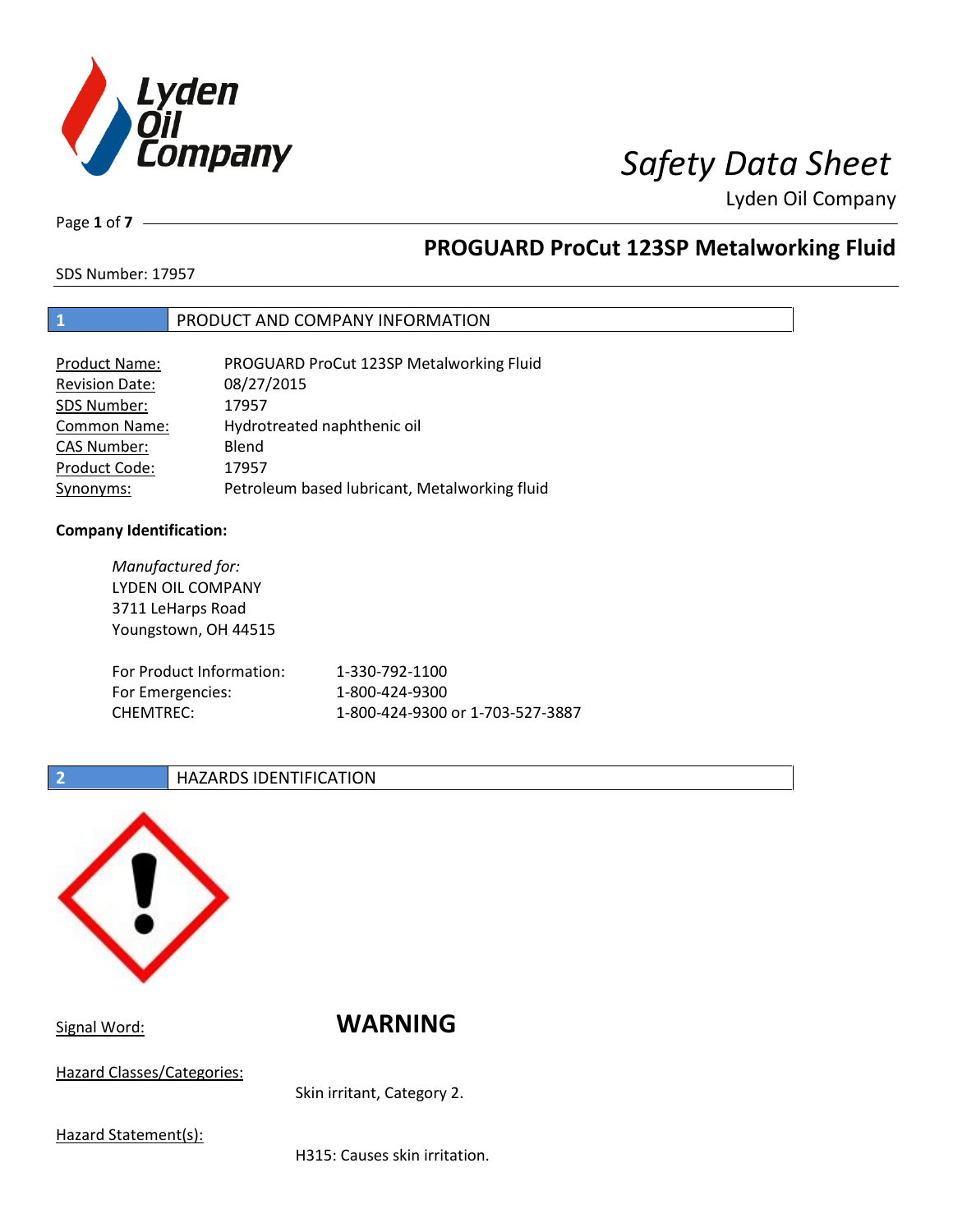

Page **2** of **7**

# **PROGUARD ProCut 123SP Metalworking Fluid**

SDS Number: 17957

## Precaution Statement(s):

P101: If medical advice is needed, have product container or label at hand. P102: Keep out of reach of children. P103: Read label before use. P302+352: IF ON SKIN: Wash with plenty of soap and water.

Other Hazard Statement(s):

Repeated exposure may cause skin dryness or cracking.

Ingredients:

*Mixture of the substances listed below with nonhazardous additions.*

| <b>Chemical Name</b>                   | <b>CAS Number</b> | Percentage |
|----------------------------------------|-------------------|------------|
| Hydrotreated heavy naphthenic base oil | 64741-52-5        | >85        |
| Fats and glyceridic oils               | 68990-81-8        | <5         |
| Non-hazardous components               | N/A               | < 10       |

*\*Any concentration shown as a range is to protect confidentiality or is due to batch variation.*

|  | ATACIDFC<br>ᆡᄓ<br>באחי<br>ıvı<br>. <i>. .</i> |
|--|-----------------------------------------------|
|  |                                               |

## Description of First Aid Measures:

| Inhalation:   | If symptoms develop, move victim to fresh air. If symptoms persist,<br>obtain medical attention.                  |
|---------------|-------------------------------------------------------------------------------------------------------------------|
| Skin Contact: | Wash with soap and water. Remove contaminated clothing and wash<br>before reuse. Get medical attention if needed. |
| Eye Contact:  | Rinse opened eye for several minutes under running water. If<br>symptoms persist, consult medical attention.      |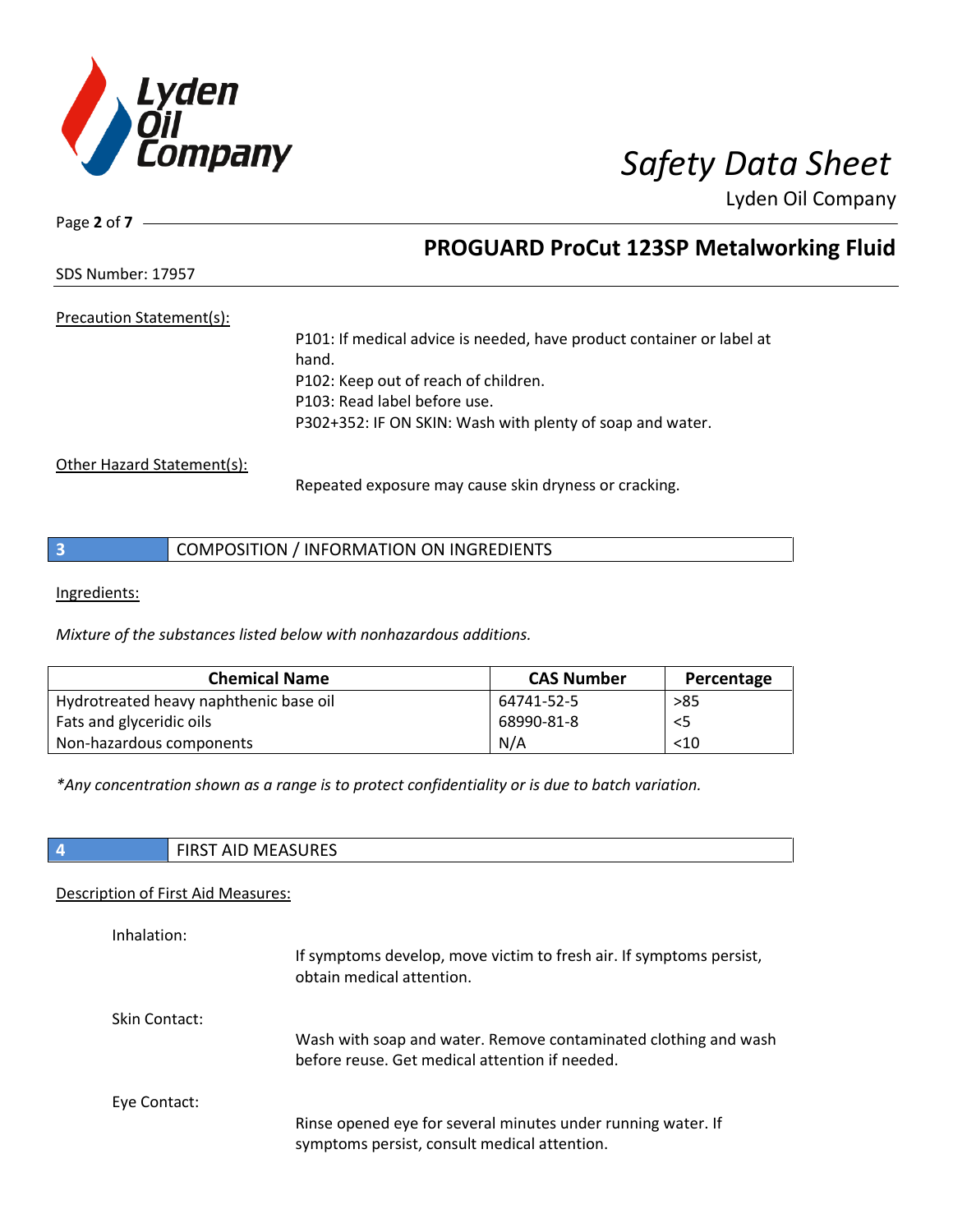

| Page 3 of 7 -                    |                                               |                                                                                                                                                                                                   |
|----------------------------------|-----------------------------------------------|---------------------------------------------------------------------------------------------------------------------------------------------------------------------------------------------------|
|                                  |                                               | <b>PROGUARD ProCut 123SP Metalworking Fluid</b>                                                                                                                                                   |
| <b>SDS Number: 17957</b>         |                                               |                                                                                                                                                                                                   |
| Ingestion:                       | attention.                                    | Rinse mouth with water. If symptoms develop, obtain medical                                                                                                                                       |
|                                  | Symptoms and Effects, both acute and delayed: | No further relevent data available.                                                                                                                                                               |
| <b>Recommended Actions:</b>      |                                               | Treat symptomatically. Call a doctor or poison<br>control center for guidance.                                                                                                                    |
| 5                                | FIRE FIGHTING MEASURES                        |                                                                                                                                                                                                   |
|                                  | Recommended Fire-Extinguishing Equipment:     | Use dry powder, foam, or carbon dioxide fire<br>extinguishers. Water may be ineffective in fighting<br>an oil fire unless used by experienced fire fighters.                                      |
| Possible Hazards During a Fire:  |                                               | Hazardous combustion products may include: A<br>complex mixture of airborne solid and liquid<br>particulates and gases (smoke). Carbon monoxide.<br>Unidentified organic and inorganic compounds. |
| Recommendations to Firefighters: |                                               | No special measures required.                                                                                                                                                                     |
| $6\phantom{1}6$                  | <b>ACCIDENTAL RELEASE MEASURES</b>            |                                                                                                                                                                                                   |
| <b>Personal Precautions:</b>     |                                               | Avoid contact with skin, eyes, and clothing.<br>Keep away from sources of ignition.                                                                                                               |
| <b>Emergency Procedures:</b>     |                                               | Contain spilled material, collect in suitable and<br>properly labled containers.                                                                                                                  |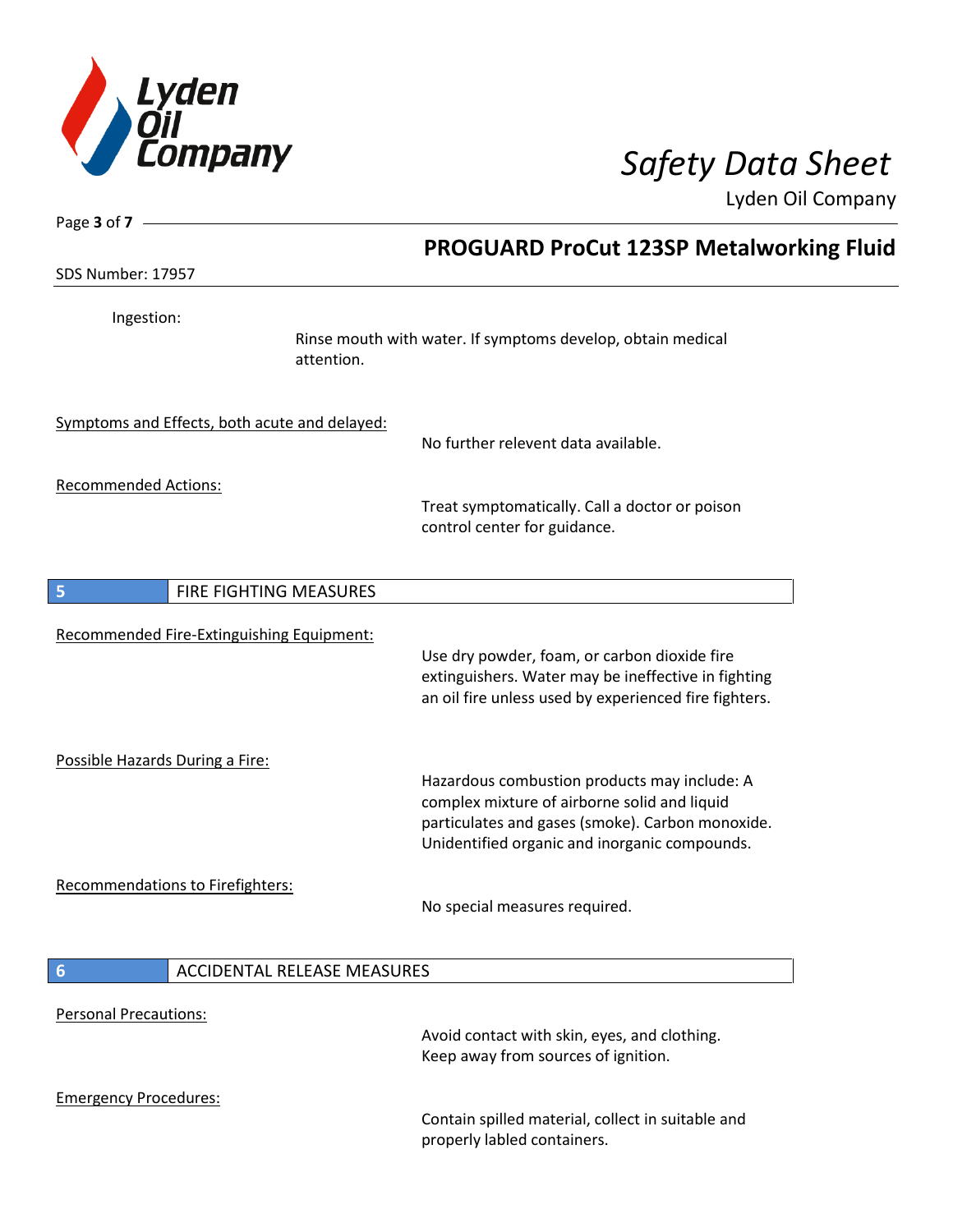

| Page 4 of $7 -$                               | <b>PROGUARD ProCut 123SP Metalworking Fluid</b>                |
|-----------------------------------------------|----------------------------------------------------------------|
| SDS Number: 17957                             |                                                                |
| <b>Environmental Precautions:</b>             |                                                                |
|                                               | Do not allow to reach sewage system or any water               |
|                                               | course.                                                        |
|                                               | Do not allow to enter ground waters.                           |
| Cleanup Procedures:                           |                                                                |
|                                               | Pick up excess with inert absorbant material.                  |
|                                               |                                                                |
| $\overline{7}$<br><b>HANDLING AND STORAGE</b> |                                                                |
| <b>Handling Precautions:</b>                  |                                                                |
|                                               | Handle with care and avoid spillage on the floor.              |
|                                               | Do not cut, weld, drill, grind, braze, or solder<br>container. |
|                                               |                                                                |
| <b>Storage Requirements:</b>                  |                                                                |
|                                               | Keep container tightly sealed.                                 |
|                                               | Keep away from sources of ignition.                            |
| 8<br>EXPOSURE CONTROLS / PERSONAL PROTECTION  |                                                                |
|                                               |                                                                |
| <b>Exposure Limits:</b><br>No data available. |                                                                |
|                                               |                                                                |
| <b>Engineering Controls:</b>                  |                                                                |
|                                               | All ventilation should be designed in accordance               |
|                                               | with OSHA standard (29 CFR 1910.94).                           |
| Personal Protective Equipment:                |                                                                |
|                                               | Wash hands before breaks and at the end of work.               |
|                                               | Use safety glasses and gloves.                                 |
| PHYSICAL AND CHEMICAL PROPERTIES              |                                                                |
| $\overline{9}$                                |                                                                |

Color: Color: Clear Dark Physical State: Liquid Odor: Sulfur Sulfur Sulfur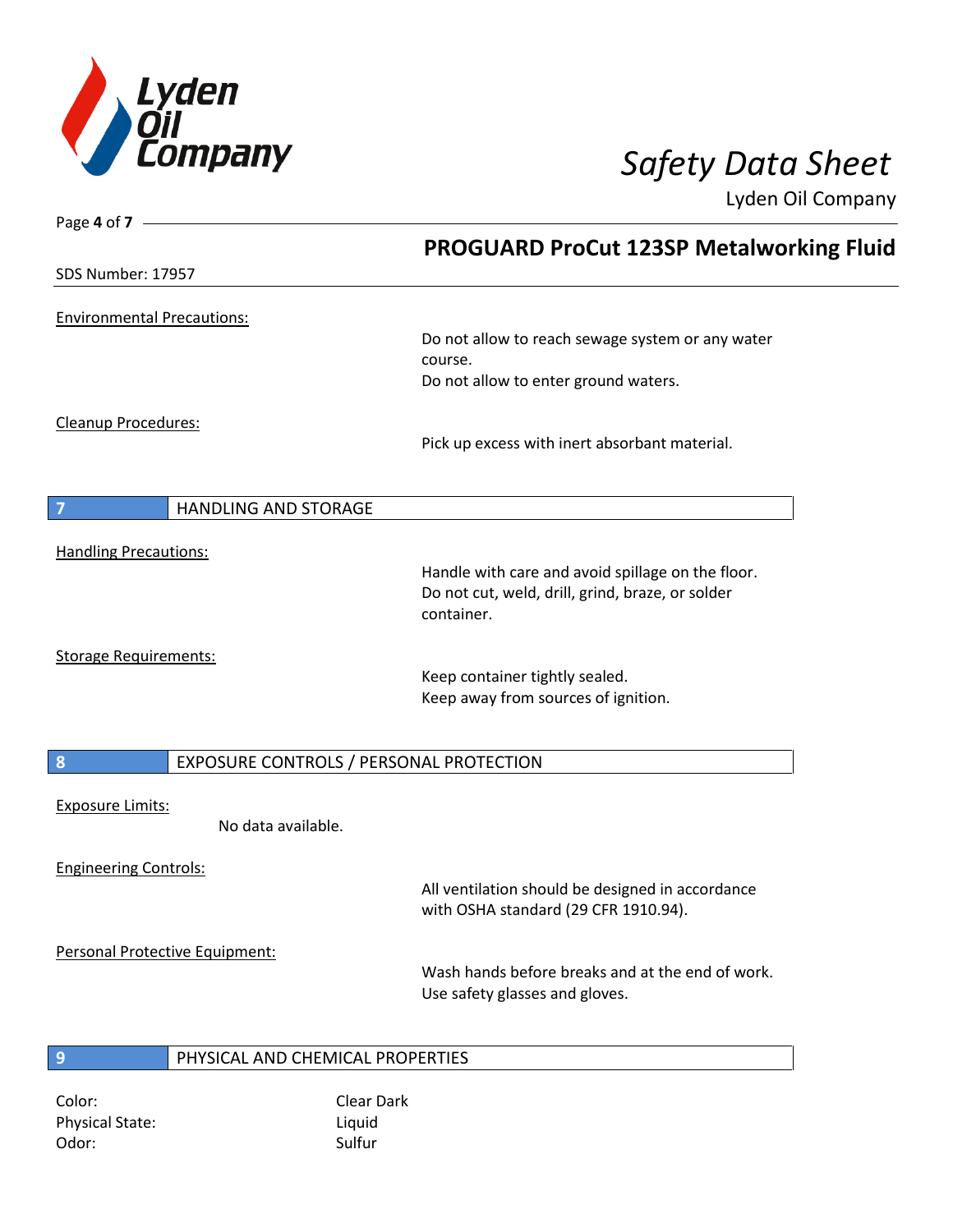

SDS Number: 17957

Page **5** of **7**

# **PROGUARD ProCut 123SP Metalworking Fluid**

| <b>Odor Threshold:</b>        | Data not available                          |
|-------------------------------|---------------------------------------------|
| pH:                           | Data not available                          |
| <b>Melting Point:</b>         | Data not available                          |
| <b>Boiling Point:</b>         | Data not available                          |
| <b>Boiling Range:</b>         | Data not available                          |
| Flash Point:                  | 162.8° C / 325.0° F (COC Method)            |
| <b>Evaporation Rate:</b>      | Data not available                          |
| Flammability:                 | Data not available                          |
| <b>Flammability Limits:</b>   | Data not available                          |
| Vapor Pressure:               | Data not available                          |
| Vapor Density:                | Data not available                          |
| <b>Relative Density:</b>      | Data not available                          |
| Solubilities:                 | Insoluble in water                          |
| <b>Partition Coefficient:</b> | Data not available                          |
| Auto-Ignition Temperature:    | Data not available                          |
| Decomposition Temperature:    | Data not available                          |
| Viscosity:                    | 30 mm <sup>2</sup> /sec (kinematic at 40°C) |

| 10                             | STABILITY AND REACTIVITY |                                                                  |
|--------------------------------|--------------------------|------------------------------------------------------------------|
| Stability:                     |                          | Stable under normal conditions.                                  |
| Reactivity:                    |                          | Not reactive under normal conditions.                            |
| <b>Conditions to Avoid:</b>    |                          | Extreme temperature, sparks, open flame, and<br>direct sunlight. |
| <b>Hazardous Reactions:</b>    |                          | No known hazardous reactions.                                    |
| <b>Incompatible Materials:</b> |                          | No further relevant information available.                       |
| Decomposition Products:        |                          | Hazardous decomposition products are not<br>expected to form.    |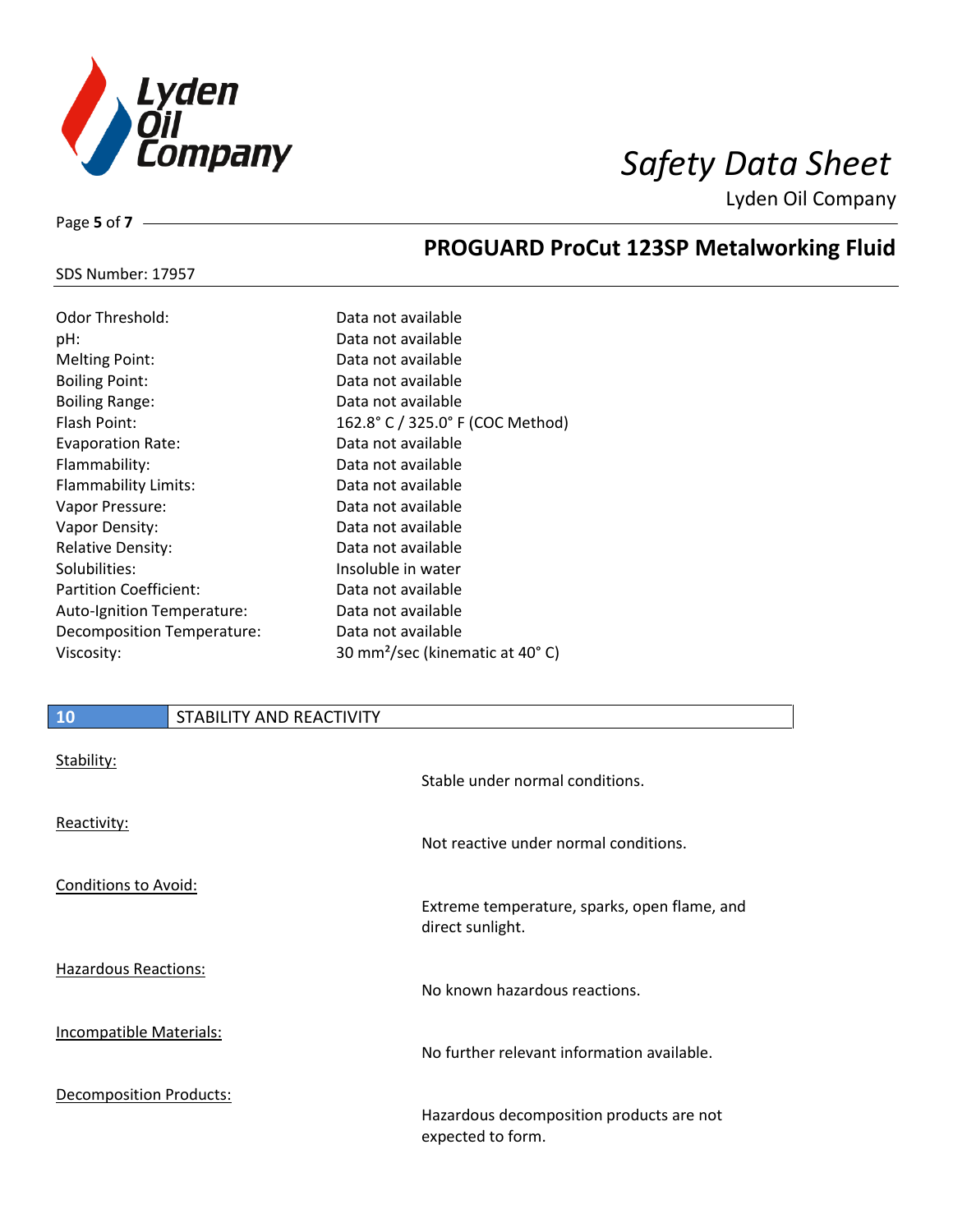

**PROGUARD ProCut 123SP Metalworking Fluid**

Lyden Oil Company

SDS Number: 17957

Page **6** of **7**

| 11<br><b>TOXICOLOGICAL INFORMATION</b>               |                                                                                                                           |  |
|------------------------------------------------------|---------------------------------------------------------------------------------------------------------------------------|--|
|                                                      |                                                                                                                           |  |
| Routes of Exposure:                                  | Skin and eye contact are the primary routes of<br>exposure although exposure may occur following<br>accidental ingestion. |  |
| <b>Exposure Effects:</b>                             |                                                                                                                           |  |
|                                                      | Repeated skin contact may cause dermatitis or an<br>oil acne.                                                             |  |
| <b>Measures of Toxicity:</b>                         |                                                                                                                           |  |
|                                                      | No test data available.                                                                                                   |  |
|                                                      |                                                                                                                           |  |
| Carcinogenic/Mutagenic Precautions:                  | Non-carcinogenic and not expected to be<br>mutagentic.                                                                    |  |
|                                                      |                                                                                                                           |  |
| 12<br><b>ECOLOGICAL INFORMATION</b>                  |                                                                                                                           |  |
| <b>Ecological Precautions:</b>                       | Avoid exposing to the environment.                                                                                        |  |
| <b>Ecological Effects:</b>                           |                                                                                                                           |  |
| No specific environmental or aquatic data available. |                                                                                                                           |  |
| DISPOSAL CONSIDERATIONS<br>13                        |                                                                                                                           |  |
|                                                      |                                                                                                                           |  |
| Disposal Methods:                                    | Dispose of waste material in accordance with all<br>local, state, and federal requirements.                               |  |
| Disposal Containers:                                 | Use properly approved container for disposal.                                                                             |  |
| <b>Special Precautions:</b>                          | Do not flush to surface waters or drains.                                                                                 |  |